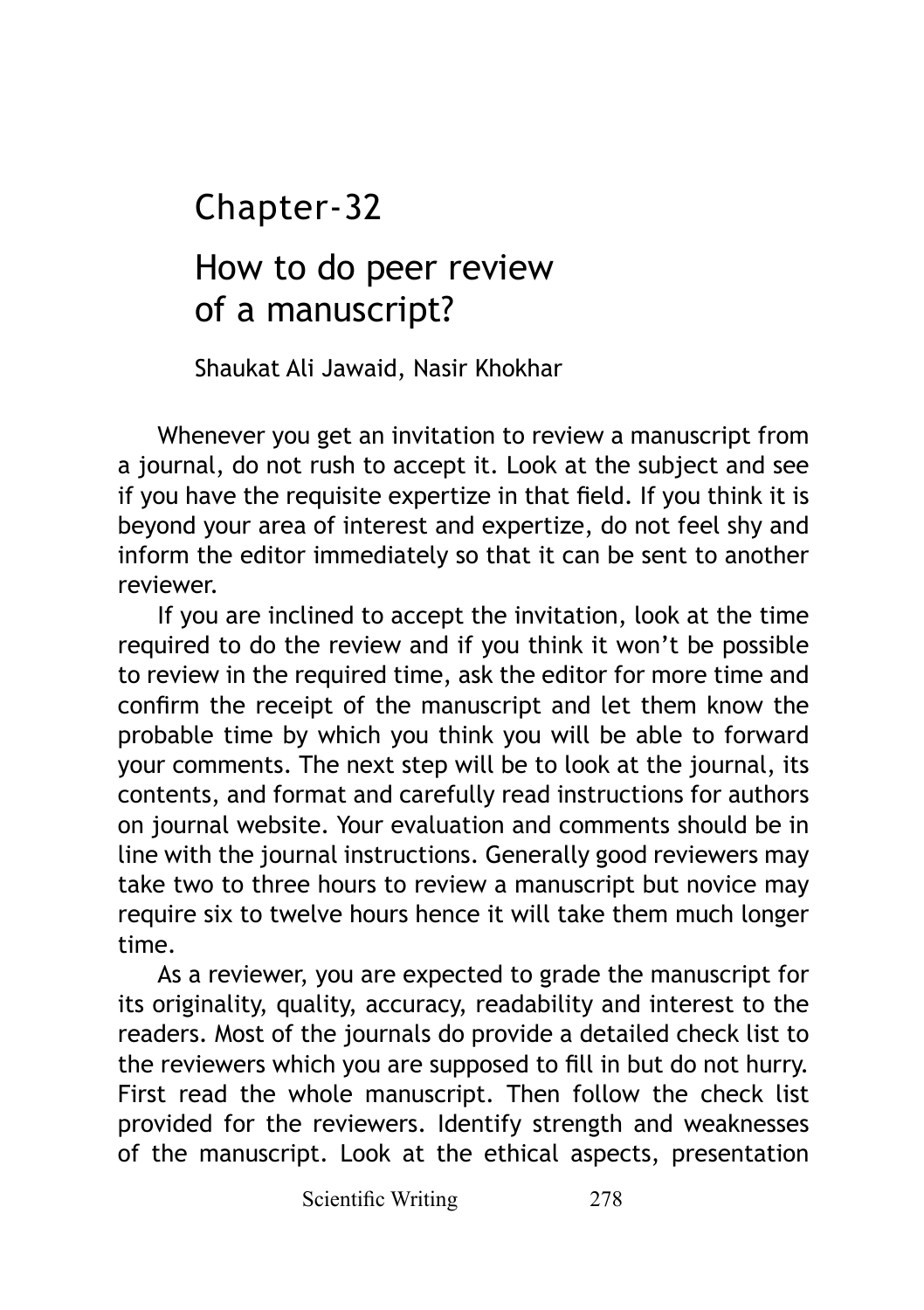style and make sure whether the message has been conveyed properly to help the readers understand it.

# *Structured Abstract:*

Most of the readers often read the abstract hence it is important that it must give complete information and those who are interested will later look at the full manuscript. Look if the authors have followed the journal pattern for structured abstract. Some of the important information it must contain include the following:

- 1. Objective of the study.
- 2. Where and when the study was conducted?
- 3. Methods section must give details how the study was conducted
- 4. Results section should contain important findings.
- 5. Make sure that the abstract provides answer to the question posed.
- 6. The abstract must provide complete information about the study in stand-alone position and tell the story.
- 7. Look at the number of patients included in the study, percentage, and it should tally with the number in the main text.
- 8. Make sure that the conclusion has the answer and it responds to the objective in the study.
- 9. In case of abbreviations, look if their details have been provided.
- 10. Key words selected should match with MeSH headings which helps in indexing.
- 11. Has the authors been careful as regards length, number of words in structured abstract which is usually about two hundred fifty words.

In case of special, brief communication, case report, instead of structured abstract, there should be brief summary with appropriate key words. In case of Review articles, the ICMJE recommendations state that the summary must include the names of different data bases searched along with the time period.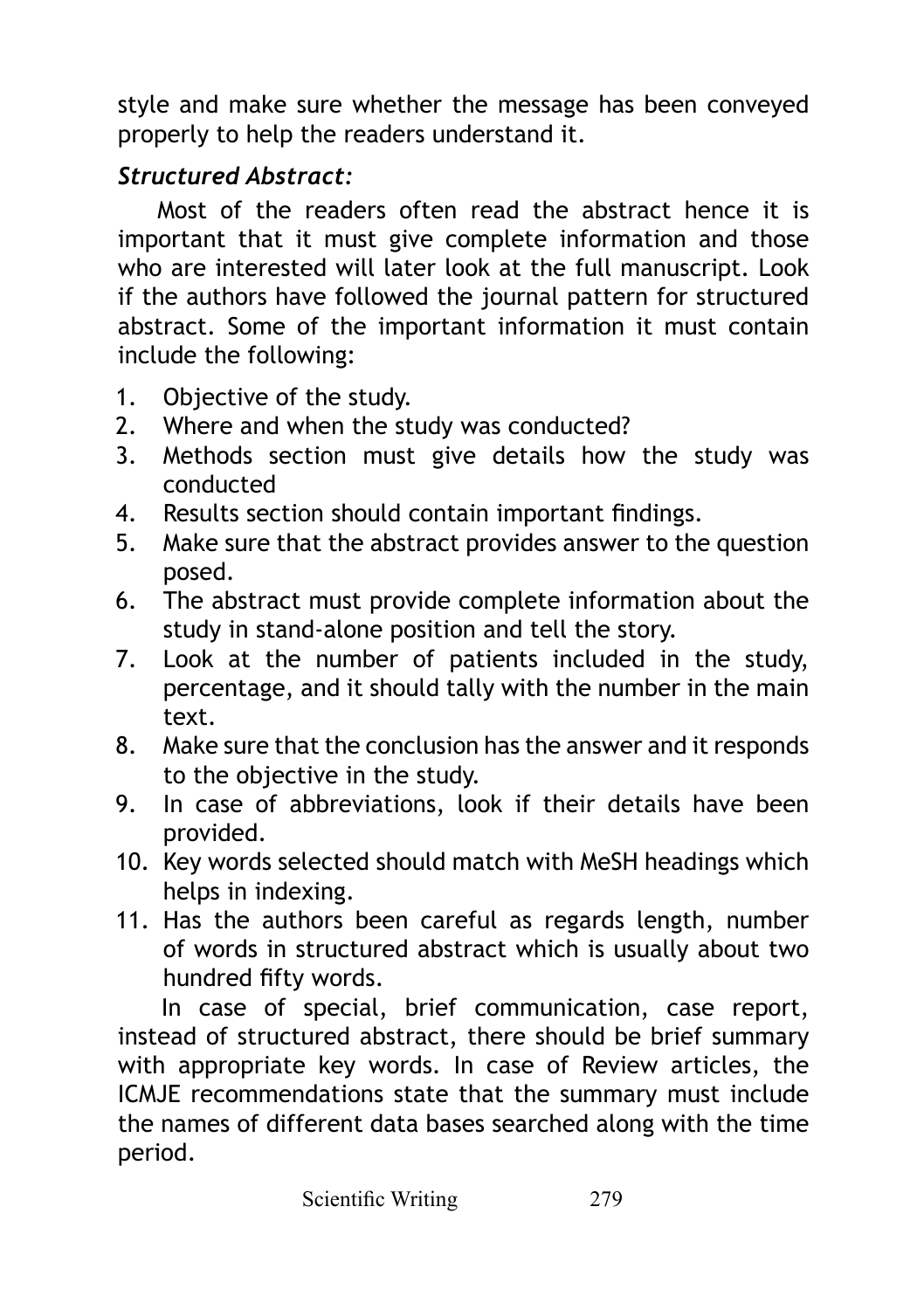## *Introduction:*

An original manuscript must have different sections as per IMRAD format in which:

-I stands for Introduction

-M stands for Methodology (material and methods, Subjects and Methods, Patients & Methods)

-R stands for Results

-A stands for Analysis

-D stands for Discussion

There is different information which has to be provided in these sections. None of these sections can be combined with the other, which is a common mistake by some authors. Introduction should include background information on the topic being studied, what is already known and what gaps remain. It must also state why there was a need for such a study and in the end, objective of the study should be restated. Sometimes the authors forget to restate the objective in Introduction, hence it has to be noted and included in the peer review report.

### *Methods:*

This section must describe the methods in detail. Other information which should be looked in this section include design of the study, how groups were formed, randomization done, inclusion and exclusion criteria, name, dosage of the drug used, if some solution was used, how it was prepared should be given in detail. Did the authors took permission from the Ethics Committee of the hospital, institution where the study was performed or have got approval from the Institutional Review Board? How diagnosis was made and what criteria was used. For example if this is a study on hypertension or diabetes, how the patients were labeled as suffering from hypertension and diabetes? Look has the authors named the guidelines used for labelling patients as hypertensive i.e. Joint Committee Report or guidelines by International Society of Hypertension. In case of diabetes, whether the WHO definition was used or the one by International Diabetes Federation was used. Has the authors specified about this? Have the authors identified the software used for analysis of data. The reviewers must also look whether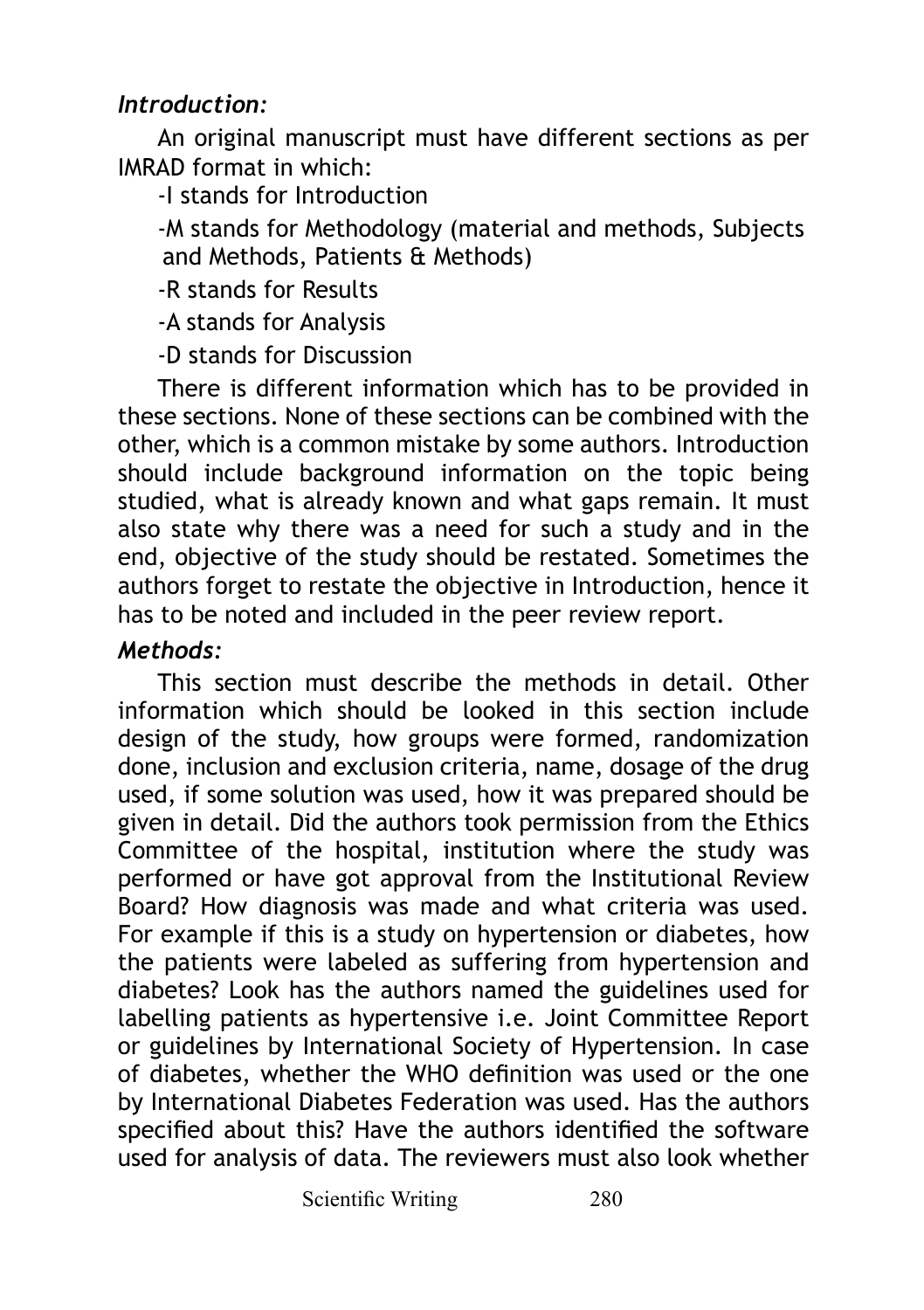the sample size was enough and how sample size was calculated? Have the authors provided information how the samples were collected, processed and stored.

## *Results:*

While reviewing the manuscript, look at the results whether they have been presented appropriately. Is there enough data to support the results as they are supposed to provide an answer? Carefully look at the Tables and Illustrations. Are all of them necessary or their number can be reduced? Make sure there is no duplication of information provided in the tables and text. Are the illustrations clear enough and tables easy to understand to convey the message to the reader? Does the figures and tables have captions and headings?

# *Discussion:*

This is perhaps the most important part in the original article. Look has the authors first identified their major findings in the study? Have they compared their data with other local, national, regional and international studies? If their findings are different from other studies, have the authors tried to find an answer to it why their findings are different? Has the authors highlighted what the study findings mean and what does it add to the medical literature? What is its clinical relevance and how it is going to affect or improve patient care in case of a clinical study? Have the authors included limitations of the study? Last paragraph in the discussion should have conclusions of the study. What is the pattern of the journal for which you are reviewing this manuscript? Do they require limitations of the study and conclusion as a separate sub heading in Discussion?

# *References:*

There are no hard and fast rules for the number of references in a manuscript. Normally an original article is supposed to have maximum of twenty to twenty five references while for case report, brief, special communications five to ten references are considered adequate but for Reviews the number of references is usually quite large. Instructions for authors will guide you as to the maximum number of references needed for different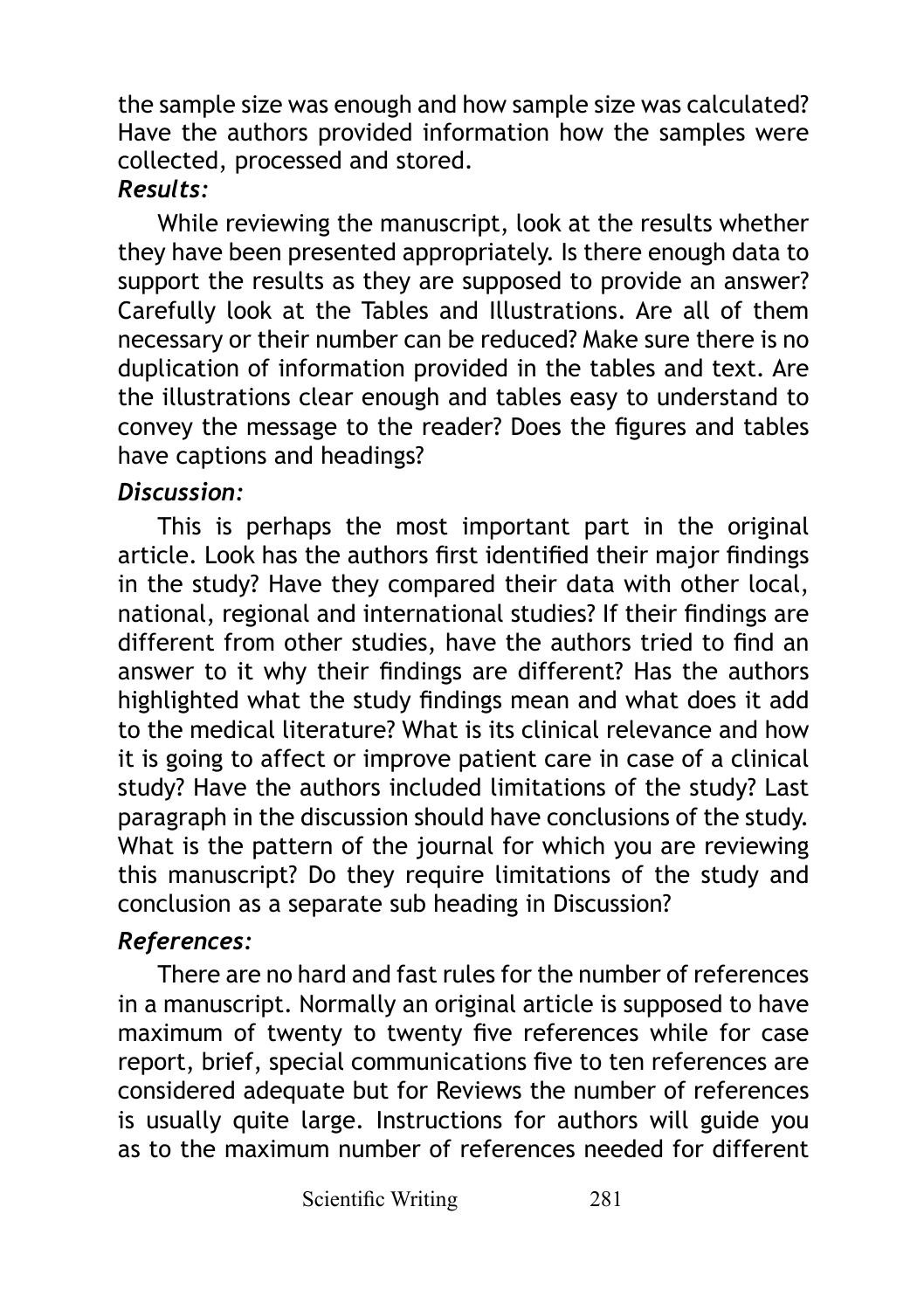categories of manuscripts. However, make sure that the authors have provided at least one third of the references pertaining to the last five years. Website references should be avoided as far as possible. Similarly giving too many references from books is not encouraged either. Inclusion of reference to local studies is considered a plus point by most of the journals. Have a random check at the references whether they tally with the references at the end. Sometimes the authors give a reference and at the end it is written *"In Press"*. Such references should be avoided or the authors should give name of the journal where the manuscript has been accepted for publication. Mere submission does not qualify to be used as a Reference.

## *Writing a Report:*

Ideally while writing the report, summarize the whole manuscript in one para. Ensure constructive criticism. Do not take revenge from the authors. As an ideal reviewer, you should concentrate on the manuscript rather than the author. Do point out if you have some conflict of interest. While reviewing the manuscript, if you have received some help and assistance from others, do mention it. You should be mindful of your deficiencies. You do not have to comment on each and everything in the manuscript as there may be certain areas which are beyond your expertize. Do point it out in your report which will help the editor to take help from other reviewers.

Mention source of your comments to strengthen your arguments and provide relevant references to studies which will help the authors. Different journals have different peer review system. Some use single blind while most use double blind in which neither the author nor the reviewer's identity is disclosed. However, now many leading journals of the world use Open Peer Review System as it helps improve the quality of Reviews. We also use Open Peer Review system in Pakistan Journal of Medical Sciences. In Open Peer Review system the name of the author and the reviewers are disclosed. Hence, in case you wish that your identity should not be disclosed in an open peer review system, inform the journal editor accordingly. You may also decide not to sign such reports and convey your comments. As a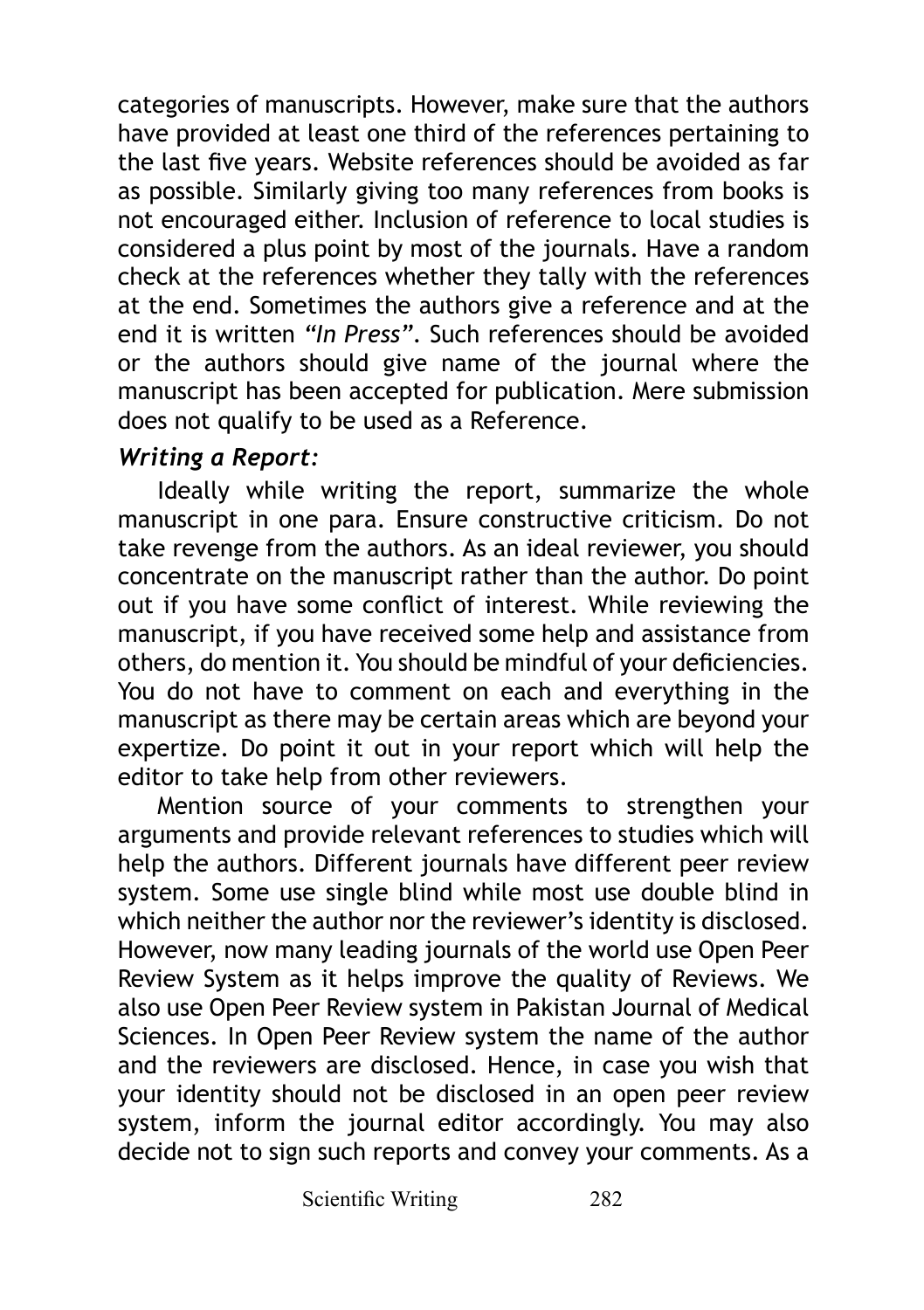reviewer you are expected to keep the manuscripts sent to you for review confidential hence give it due importance. It is quite likely that the journal will send you the comments on the same manuscript by other reviewers which will enable you to assess your own performance.

 A large number of journals from overseas and quite a few published from Pakistan are using the Manuscript Management System for review. If you receive the manuscript through such a system you can just tick *"Yes"* or *"No"* and respond to various questions asked about the study and return it to the editor. Reviewers also prefer it because it is time saving, quick and much easier. If you intend to use this, you can always send additional comments to the authors and the editor if you wish. In case you wish to use the Reviewers Performa sent by the Journal along with the manuscript, you can use that and add additional comments if need be both for the Editor as well as the authors. Reviewers who are more computer literate and well versed with information technology and keep themselves update, prefer reviewing the manuscripts using track changes. In case you wish to use this, then make sure you use different colour for corrections and points, comments you wish the authors to respond while revising the manuscript. While submitting the review, give them instructions as to which colour matter they need to add after accepting all the track changes, which should be deleted and which colour comments the authors should respond to. These detailed instructions will also help the Editors when they review the revised manuscript. The authors are also supposed to submit a detailed point by point response to the comments and suggestions by the Reviewers along with the revised manuscript. The editors will then send the reviewers revised manuscript along with the author's response which should help them in quick rereview of the manuscript. In some cases the editors may do this job and do not re-send you the manuscript for re-review if they are convinced that the authors have satisfactorily responded to the comments and suggestions in the revised manuscript. As such while reviewing the manuscript, you can select and chose any of the above systems with which you feel comfortable.